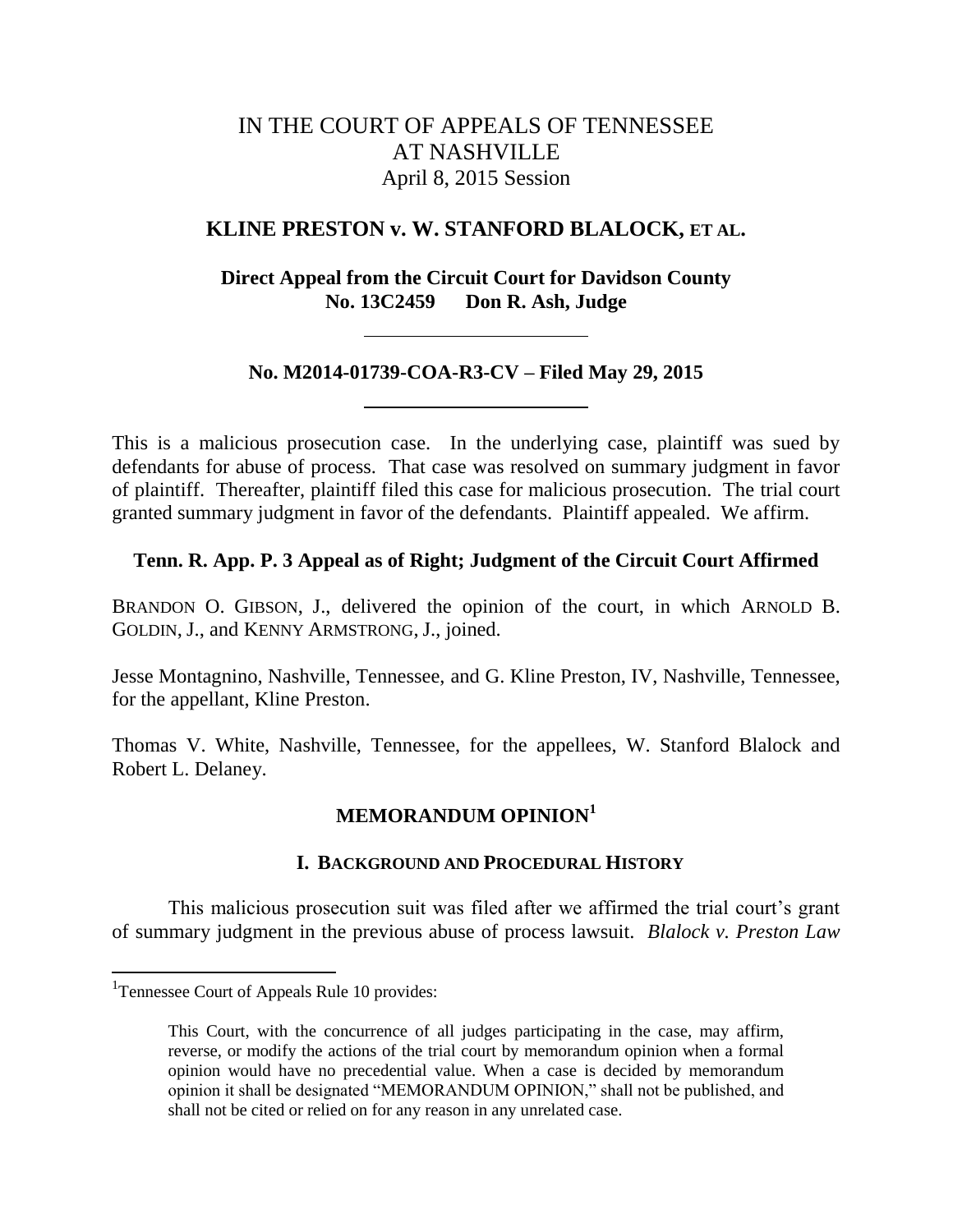*Grp., P.C.*, No. M2011-00351-COA-R3-CV, 2012 WL 4503187 (Tenn. Ct. App. Sept. 28, 2012). Though we discussed the circumstances that led to the alleged abuse of process in our earlier opinion, we recite them briefly again here.

### *Breach of Lease Contract Litigation*

On March 3, 2005, Plastic Surgery of Nashville, P.C. ("PSN"), owned by Defendant/Appellee Dr. W. Stanford Blalock, entered into a five year commercial lease of an office suite in Belle Meade Office Park ("Belle Meade"). *Id.* at \*1. Dr. Blalock signed the lease on behalf of PSN and in his personal capacity as guarantor of PSN's obligations. *Id.* Dr. Blalock paid rent on the lease for the first month of its term but never moved into the office suite because another opportunity arose. *Id.* Dr. Blalock and Belle Meade attempted to negotiate an agreement under which Dr. Blalock would sublease or assign the lease to another party but were unable to do so. *Id.* Dr. Blalock stopped paying rent on the lease, and Belle Meade declared PSN and Dr. Blalock to be in default on the lease. *Id.*

In August 2005, Belle Meade, acting through its attorney, Plaintiff/Appellant G. Kline Preston, IV (hereinafter "Mr. Preston") filed a complaint in General Sessions Court of Davidson County for breach of contract and failure to pay rent against Dr. Blalock as guarantor of the lease. *Id.* In October 2005, Mr. Preston filed an identical complaint in the same court on behalf of Belle Meade naming PSN as the defendant. *Id.* at \*2. Both complaints sought awards of unpaid rent, build out costs, and attorney's fees, which the lease provided would be recoverable by the prevailing party. *Id.* at \*1-2. The court entered default judgments in favor of Belle Meade in each of the cases for \$39,767 and \$36,663 respectively, though it clarified that Belle Meade was only entitled to collect one of the judgments against Dr. Blalock and PSN. *Id.* at \*1-2.

Following entry of the default judgments, Dr. Blalock and PSN retained an attorney, Robert L. DeLaney (hereinafter "Mr. DeLaney"), to represent them in the proceedings. PSN timely perfected an appeal of the judgment against it to the Davidson County Circuit Court. *Id.* at \*2. On December 8, 2005, Mr. Preston filed a "first amended complaint" for breach of contract against both PSN and Dr. Blalock on behalf of Belle Meade in the circuit court. *Id.* The complaint also included a claim against Dr. Blalock for fraudulent conveyance and asked the court to pierce the corporate veil of PSN. *Id.*

On June 2, 2006, Dr. Blalock paid \$42,048 to satisfy the general sessions judgment, which included attorney's fees and post-judgment interest. *Id.* Shortly thereafter, Mr. Preston filed a document titled "partial satisfaction of judgment" and a third complaint in the general sessions court for breach of contract seeking \$14,999 in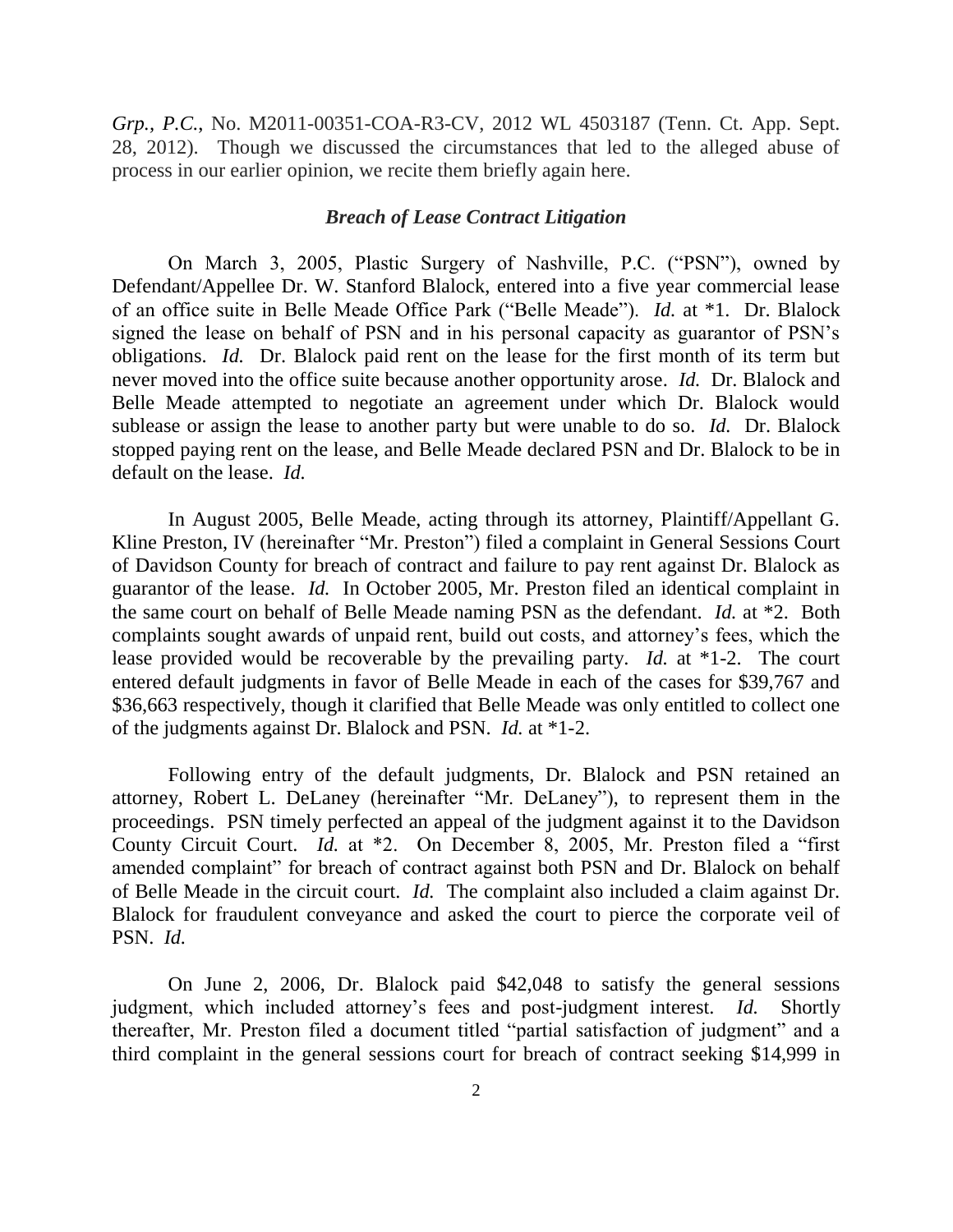additional attorney's fees. *Id.* On July 17, 2006, the general sessions court held that Dr. Blalock had fully satisfied the judgment against him. *Id.*

On October 13, 2006, Belle Meade filed a voluntary notice of dismissal without prejudice of its circuit court complaint. *Id.* Four days later, however, Belle Meade filed another circuit court complaint against both PSN and Dr. Blalock asserting the same breach of contract claim but including a claim for additional rents that had come due since the general sessions judgment, as well as a claim for attorney's fees. *Id.* Dr. Blalock argued that no additional rent was due because Belle Meade failed to mitigate its damages by renting out the suite to another tenant. *Id.*

## *Abuse of Process Lawsuit*

On January 20, 2009, while Belle Meade's second circuit court complaint against PSN and Dr. Blalock was still pending, Dr. Blalock filed a complaint against Mr. Preston for abuse of process in Davidson County Circuit Court. *Id.* Dr. Blalock asserted that throughout his dealings with Mr. Preston, Mr. Preston had engaged in acts that amounted to "an unlawful pattern of conduct constituting abuse of process." *Id.* These acts included filing a claim against Dr. Blalock as the guarantor before filing a claim against PSN as the principal, filing of a "partial satisfaction of judgment: when the judgment was fully satisfied, giving false and misleading testimony at depositions, and filing a multiplicity of claims in order to drive up the amount of attorney's fees." *Id.* Dr. Blalock asked the court for awards of compensatory and punitive damages. *Id.*

Preston filed a motion to dismiss the complaint based on failure to state a claim and expiration of the statute of limitations. *Id.* at \*3. Following a hearing, the circuit court entered a final order granting summary judgment to Mr. Preston on February 2, 2011. *Id.* The court ruled that the allegations against Mr. Preston "did not rise to the level of stating a cause of action for abuse of process." *Id.* The court further held that "to the extent the record might establish an abuse of process, Dr. Blalock's claim for abuse of process is barred by the one year statute of limitations." *Id.* Dr. Blalock appealed, and this Court affirmed. *See id.* at \*8.

### *Malicious Prosecution Lawsuit*

On February 2, 2012, Mr. Preston filed a complaint against Dr. Blalock and Mr. DeLaney (referred to collectively as "the defendants") for malicious prosecution in Davidson County Circuit Court. On June 20, 2012, Mr. Preston voluntarily dismissed the case, and the circuit court entered an order of dismissal.

On June 17, 2013, Mr. Preston essentially re-filed the same malicious prosecution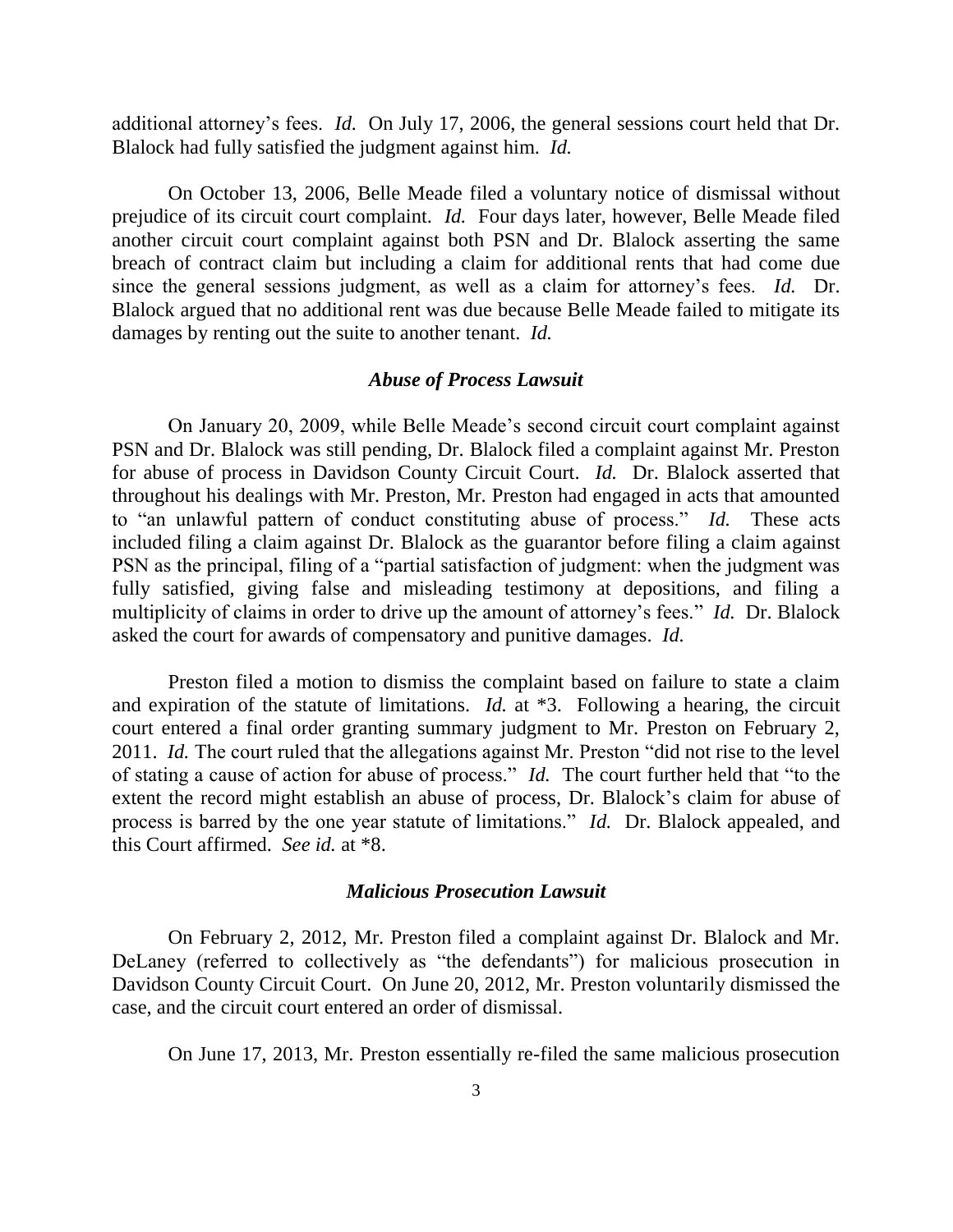complaint against the defendants in Davidson County Circuit Court. The complaint alleged that the defendants filed the abuse of process suit against Mr. Preston for an improper purpose and without probable cause in an attempt to gain an advantage in the pending breach of lease litigation against PSN and Dr. Blalock. The complaint further alleged that the frivolous lawsuit caused Mr. Preston lost time from work, anguish, anxiety, and embarrassment. It stated that Mr. Preston sought compensatory damages in excess of \$100,000, punitive damages in excess of \$100,000, and any further relief to which he was entitled. This June 17, 2013 lawsuit is the subject of this appeal.

On October 11, 2013, the defendants filed a motion for summary judgment and memorandum of law urging the court to dismiss the complaint because Mr. Preston intentionally delayed service on the defendants. The defendants argued that because Mr. Preston intentionally delayed service of process, his June 17, 2013 filing was ineffective to stop the one-year limitation on re-filing after a nonsuit or dismissal without prejudice. Mr. Preston filed a response along with a sworn statement that he did not intentionally withhold service of process. Prior to a scheduled hearing on the motion, the defendants filed a notice to strike their motion for summary judgment.

On June 6, 2014, the defendants filed a second motion for summary judgment and memorandum of law. In addition to renewing their argument that Mr. Preston's complaint was filed outside the applicable limitations period, the defendants argued that undisputed facts established that their abuse of process lawsuit was brought with probable cause. They asserted that Dr. Blalock acted pursuant to the advice of his attorney, Mr. DeLaney, in filing the abuse of process lawsuit and that Mr. DeLaney had a reasonable basis for bringing the litigation. In support of their motion, the defendants also filed a statement of undisputed facts and affidavits of Dr. Blalock, Mr. DeLaney, and Mark E. Morrison, an attorney with whom Mr. DeLaney claimed he had discussed the merits of the case prior to filing.

On August 4, 2014 the court entered a final order in which it concluded that the undisputed evidence established that the defendants acted with probable cause in initiating the underlying abuse of process lawsuit. As to Dr. Blalock, the court ruled that the undisputed facts established that "Blalock relied upon [the] advice of his attorney as he first, in good faith, consulted with Mr. DeLaney to determine whether there was merit for an abuse of process action against Plaintiff before filing the lawsuit." As to Mr. DeLaney, the court ruled that the undisputed facts established that "DeLaney prosecuted on behalf of Blalock in good faith as he consulted various documents and attorneys before bringing the abuse of process action against the plaintiff, making a reasonable inquiry into the factual and legal basis of the lawsuit." Accordingly, the trial court granted the defendants' motion for summary judgment. Mr. Preston timely filed a notice of appeal.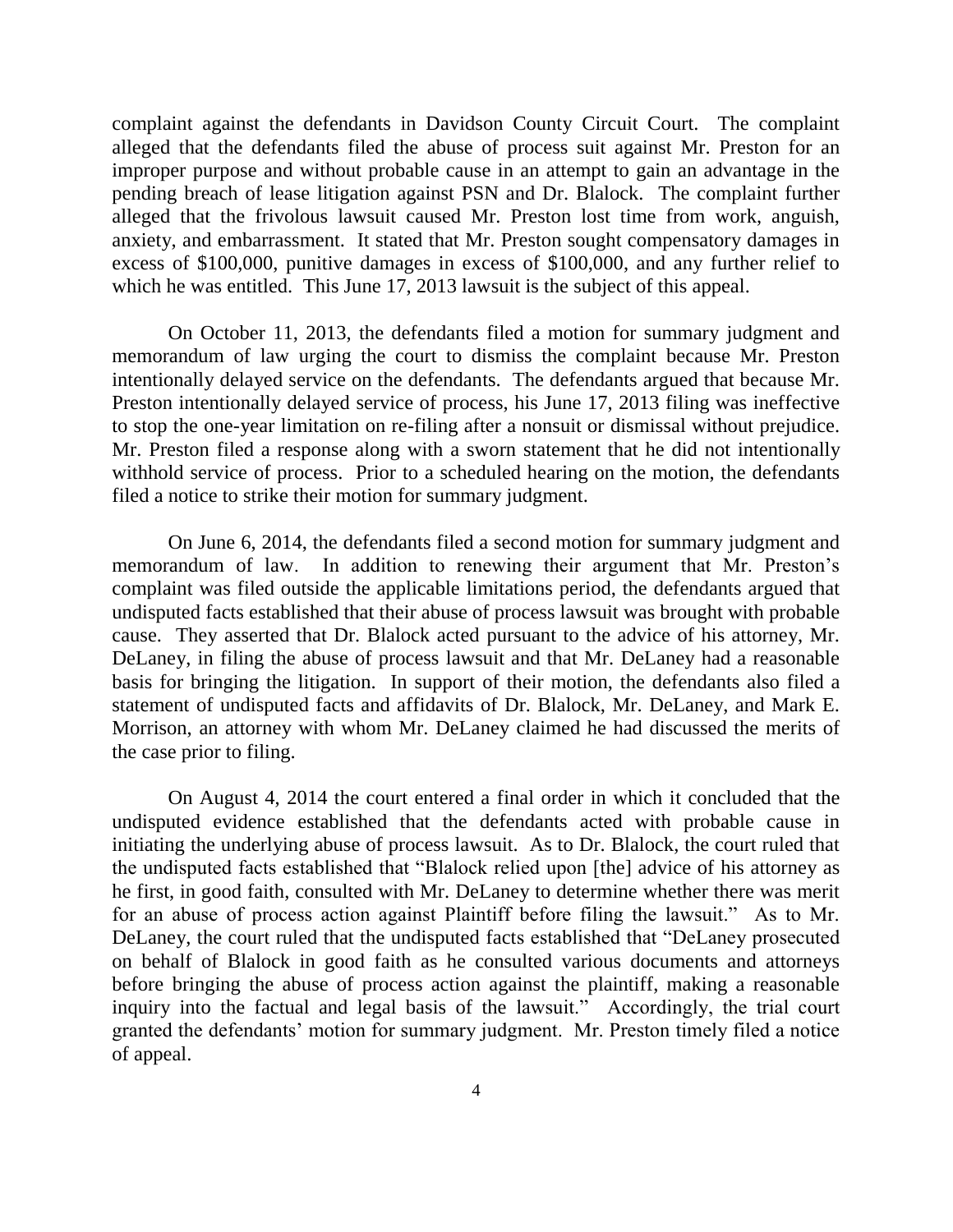#### **II. ISSUES PRESENTED**

Mr. Preston raises the following issues on appeal, as they are stated in his brief:

- 1. Whether the trial court erred in granting summary judgment to W. Stanford Blalock based on the advice of counsel defense in the absence of evidence of the material facts disclosed, known, and upon which his counsel relied.
- 2. Whether the trial court erred in granting summary judgment to Robert DeLaney by finding that reasonable minds could not differ as to whether probable cause existed to bring an action for abuse of process against Mr. Preston without sufficient facts.
- 3. Whether the trial court erred by not finding that W. Stanford Blalock had waived the affirmative defense of advice of counsel.

### **III. STANDARD OF REVIEW**

This is an appeal from a grant of summary judgment. A trial court's resolution of a motion for summary judgment presents a question of law, and we review it de novo on appeal with no presumption that the trial court's decision is correct. *Wells ex rel. Baker v. State*, 435 S.W.3d 734 (Tenn. Ct. App. 2013). Courts are guided in their evaluation of motions for summary judgment by Rule 56 of the Tennessee Rules of Civil Procedure. On appeal, we must make a fresh determination that all of the requirements of Rule 56 have been satisfied. *Abshure v. Methodist Healthcare-Memphis Hosps.*, 325 S.W.3d 98, 103 (Tenn.2010).

Summary judgment is appropriate where "the pleadings, depositions, answers to interrogatories, and admissions on file, together with the affidavits, if any, show that there is no genuine issue as to any material fact and that the moving party is entitled to a judgment as a matter of law." Tenn. R. Civ. P. 56.04. We must view the evidence in the light most favorable to the non-moving party and allow all reasonable inferences in that party's favor. *Stanfill v. Mountain*, 301 S.W.3d 179, 184 (Tenn. 2009). A grant of summary judgment is appropriate when the facts and the reasonable inferences from those facts would permit a reasonable person to reach only one conclusion. *Id.* Because this case was filed after July 1, 2011, the summary judgment standard set forth in Tennessee Code Annotated section 20-16-101 applies. The statute provides:

In motions for summary judgment in any civil action in Tennessee, the moving party who does not bear the burden of proof at trial shall prevail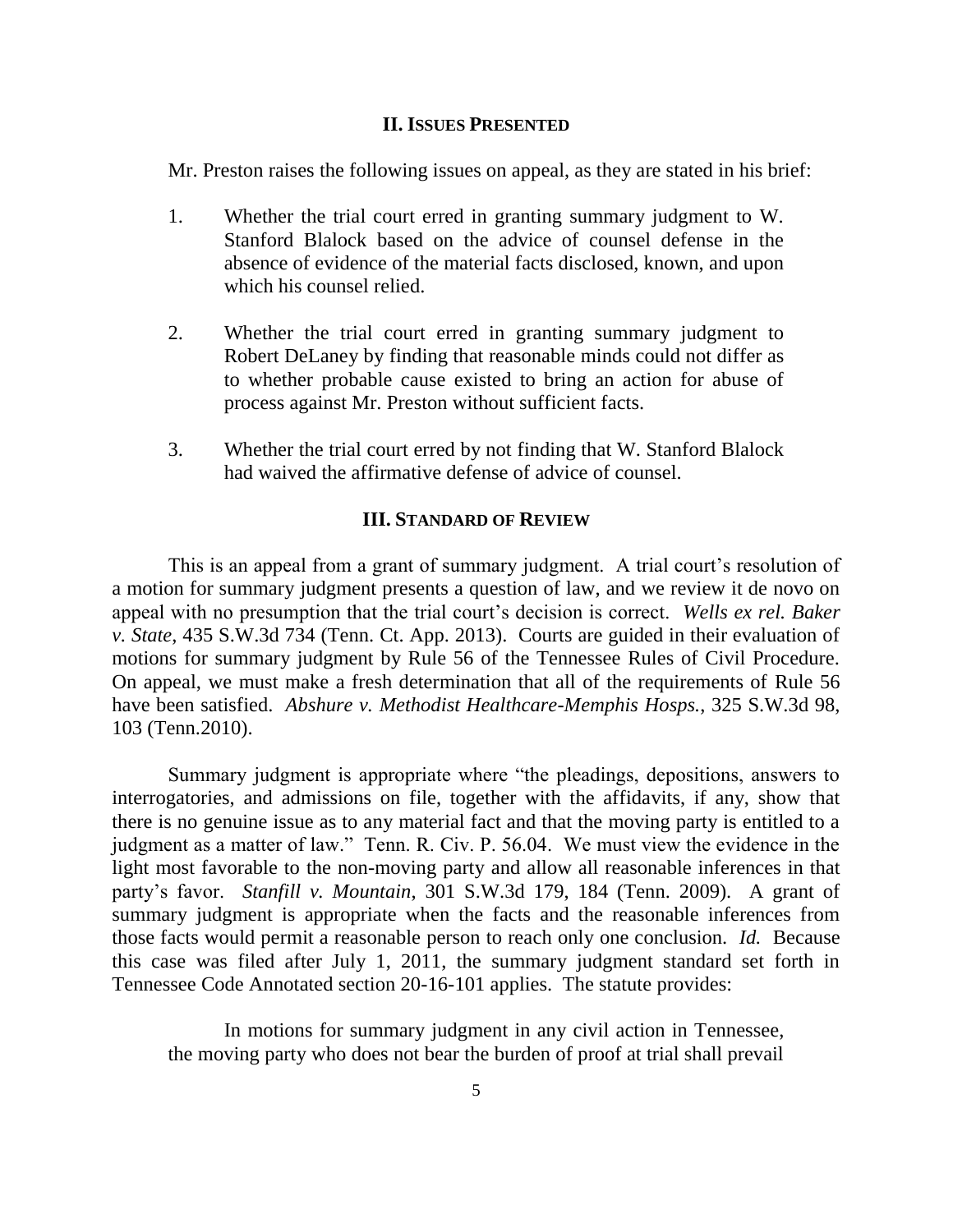on its motion for summary judgment if it:

(1) Submits affirmative evidence that negates an essential element of the nonmoving party's claim; or

(2) Demonstrates to the court that the nonmoving party's evidence is insufficient to establish an essential element of the nonmoving party's claim.

Tenn. Code Ann. § 20-16-101 (Supp. 2014).

#### **IV. ANALYSIS**

To establish the essential elements of malicious prosecution, the plaintiff must prove three elements: (1) that a prior lawsuit or judicial proceeding was instituted without probable cause, (2) that defendant brought such prior action with malice, and (3) that the prior action was finally terminated in plaintiff's favor. *Roberts v. Fed. Exp. Corp.*, 842 S.W.2d 246, 247-48 (Tenn. 1992). Mr. Preston has met the third element in this case because the prior action, Dr. Blalock's abuse of process lawsuit against Mr. Preston, was resolved on summary judgment in Mr. Preston's favor and affirmed by this Court. *See Blalock v. Preston Law Grp., P.C.*, No. M2011-00351-COA-R3-CV, 2012 WL 4503187 (Tenn. Ct. App. Sept. 28, 2012). Accordingly, the issues before us are primarily concerned with probable cause and malice.

The claimant in a malicious prosecution case bears a heavy burden of proof in establishing the elements of malice and lack of probable cause. *Wright Med. Tech., Inc. v. Grisoni*, 135 S.W.3d 561, 581 (Tenn. Ct. App. 2001) (citing *Kauffman v. A.H. Robins Co.*, 448 S.W.2d 400, 404 (Tenn. 1969)). Probable cause exists where the party that instituted the underlying proceedings had a reasonable belief in the existence of facts supporting his or her claim and a reasonable belief that those facts made out a legally valid claim. *Id.* The reasonableness of the party's belief is an objective determination made in light of the facts and circumstances at the time the underlying proceedings were initiated. *Roberts*, 842 S.W.2d at 248. Like reasonableness in the context of negligence, reasonableness of a party's belief in a malicious prosecution claim is a question of fact generally reserved for a jury. *Id.* at 248-49. However, where there are no disputed issues of material fact, the element of probable cause may also be resolved through summary judgment. *See Sullivan v. Young*, 678 S.W.2d 906, 912 (Tenn. Ct. App. 1984) ("When the facts are not in dispute, the issue of probable cause is exclusively for the court."). As to malice, the claimant is not required to establish ill will or personal hatred, so long as he or she demonstrates an improper motive. *Wright*, 135 S.W.3d at 582. While malice may be inferred from a total absence of probable cause, no amount of malice is sufficient to raise a presumption of lack of probable cause. *Sullivan*, 678 S.W.2d at 911. Consequently, if the defendant can establish that the underlying proceedings were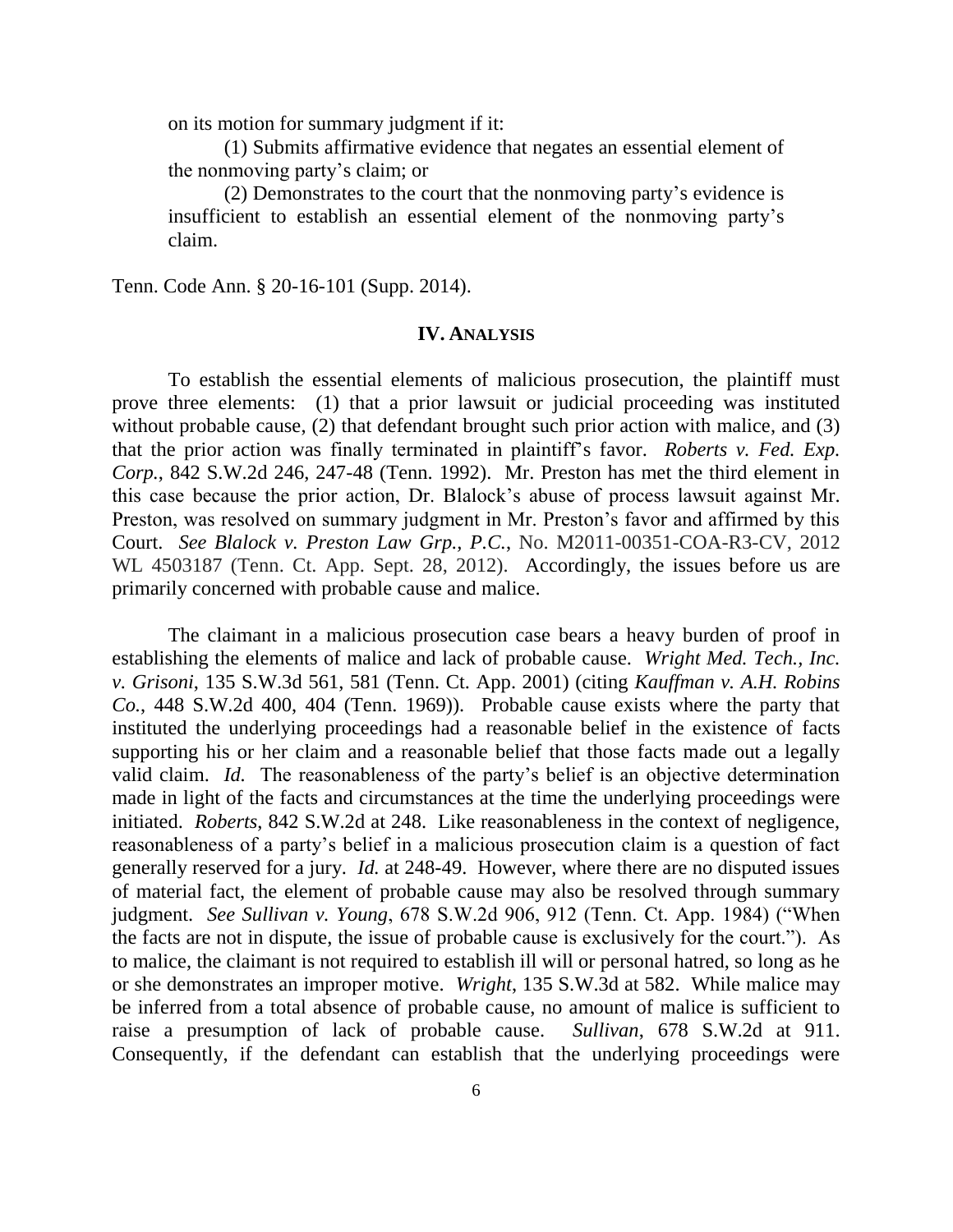initiated with probable cause, whether or not the defendant acted with malice is irrelevant. *See Peoples Protective Life Ins. Co. v. Neuhoff*, 407 S.W.2d 190, 199 (Tenn. Ct. App. 1966) (citations omitted) ("[I]f there is reasonable cause to prosecute, the state of mind is immaterial.").

Here, the trial court ruled that the undisputed facts established that Dr. Blalock had probable cause to initiate the underlying proceedings by establishing that he relied on the advice of his attorney, Mr. DeLaney. The defendant in a malicious prosecution lawsuit may establish the existence of probable cause by demonstrating that he or she relied on the advice of counsel in initiating the underlying proceedings. *Sullivan*, 678 S.W.2d at 911; *see also Cooper v. Flemming*, 84 S.W. 801, 802 (Tenn. 1904) (stating that the purpose of the advice of counsel defense is to "establish the existence of probable cause"). To establish probable cause through reliance on the advice of counsel, the defendant must prove three elements: (1) that the attorney's advice was sought in good faith, (2) that the defendant disclosed all material facts relating to the case in his possession and all facts that could have been ascertained by reasonable diligence, and (3) that the case was commenced pursuant to the attorney's advice. *Abernethy v. Brandt*, 120 S.W.3d 310, 314 (Tenn. Ct. App. 2002) (citing *Cooper*, 84 S.W. at 802). If the elements of advice of counsel have been established, the fact that the attorney's advice was unsound or erroneous is immaterial and does not defeat the defense. 26 Am. Jur. 2d *Proof of Facts* 275 (Originally published in 1981). Mr. Preston contends that the trial court erred in granting summary judgment as to Dr. Blalock because the defendants failed to establish that Dr. Blalock made a full and honest disclosure of the material facts relating to the abuse of process case.

The requirement that the party who initiated the underlying case disclose all of the material facts relating to the underlying case to his or her attorney ensures that the party's reliance on the attorney's advice is reasonable. It prevents a party initiating the underlying proceedings from subsequently avoiding liability for malicious prosecution by asserting reliance on advice they knew or should have known was unreliable. In this case, the underlying proceeding was an abuse of process lawsuit filed by Dr. Blalock against Mr. Preston. The abuse of process claim was based on Mr. Preston's actions in the original breach of lease contract litigation between the parties. Because Mr. DeLaney represented Dr. Blalock in the original breach of lease contract litigation, he was already aware of the material facts relating to the abuse of process claim. Dr. Blalock is not required to prove he restated the material facts when Mr. DeLaney was already aware of them. *See* 26 Am. Jur. 2d *Proof of Facts* 275 ("If the attorney consulted was already aware of the material facts, the defendant need not restate them at the time the advice is sought."). Moreover, Mr. Preston does not allege, nor are we able to ascertain from the record, the existence of any material facts that would have affected Mr. DeLaney's advice had he been made aware of them at an earlier time. We therefore conclude that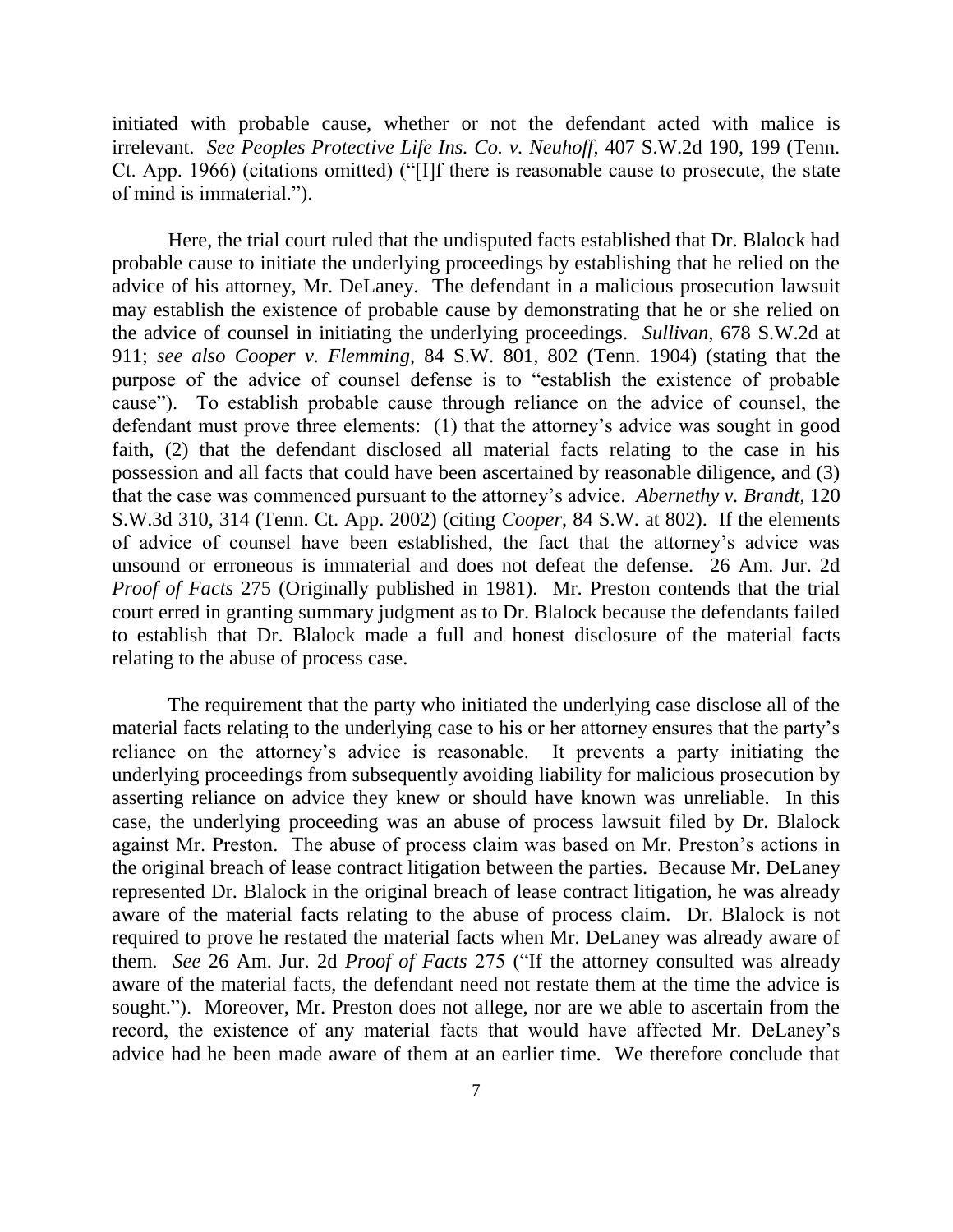Mr. Preston's argument on this matter is without merit.

The undisputed evidence establishes that Dr. Blalock sought Mr. DeLaney's advice prior to filing the abuse of process claim and relied on his advice in filing the claim. Paragraph 11 of the defendants' statement of undisputed facts provides:

Before bringing the abuse of process claim against Mr. Preston, Dr. Blalock worked with his attorney, Robert DeLaney, to gather all materials requested by Mr. DeLaney. Dr. Blalock and Mr. DeLaney reviewed together the matters contained in paragraphs 24, 25, 26, 27, 28, 29, 30, 31, 32, 33, and 34 of Robert DeLaney's affidavit before bringing this claim.

The referenced paragraphs of Mr. DeLaney's affidavit outline his efforts to research the validity of the claim by reviewing relevant case law and secondary sources and by consulting other attorneys. In his response, Mr. Preston conceded that the facts contained in Paragraph 11 were undisputed. Paragraph 12 of the defendants' statement of undisputed facts provides:

After Mr. DeLaney advised Dr. Blalock of what he learned through research and discussion with other lawyers, Dr. Blalock directed Mr. DeLaney to file a counterclaim against the BOP business entity and two (2) of its individual partners and an independent action against Mr. Preston.

Mr. Preston also conceded that the facts contained in Paragraph 12 were undisputed. Moreover, Dr. Blalock stated in his affidavit that he sought Mr. DeLaney's advice in good faith and that Mr. DeLaney advised him that there was a good faith basis for the claim. There is no evidence in the record to contradict either of those statements. The undisputed evidence demonstrates that Dr. Blalock relied on Mr. DeLaney's advice in initiating his abuse of process lawsuit against Mr. Preston and, therefore, acted with probable cause in doing so.

Next, Mr. Preston contends that Dr. Blalock waived the defense of advice of counsel. Specifically, Mr. Preston argues that advice of counsel is an affirmative defense and that Rule 8.03 of the Tennessee Rules of Civil Procedure provides that affirmative defenses not specifically pleaded in a party's answer are waived. Without addressing the issue of whether the defense of advice of counsel constitutes an affirmative defense that must be specifically pled,<sup>2</sup> we reject Mr. Preston's argument. Rule 8.03 requires that a

l

 $2$ In his brief, Mr. Preston does not cite any authority in his brief to support his assertion that advice of counsel is an affirmative defense that must be specifically pled. Courts addressing the question in other jurisdictions have not reached a consensus on the issue. *See* 52 Am. Jur. 2d *Malicious Prosecution* § 99 ("Acting on the advice of counsel is sometimes treated as an affirmative defense to a claim for malicious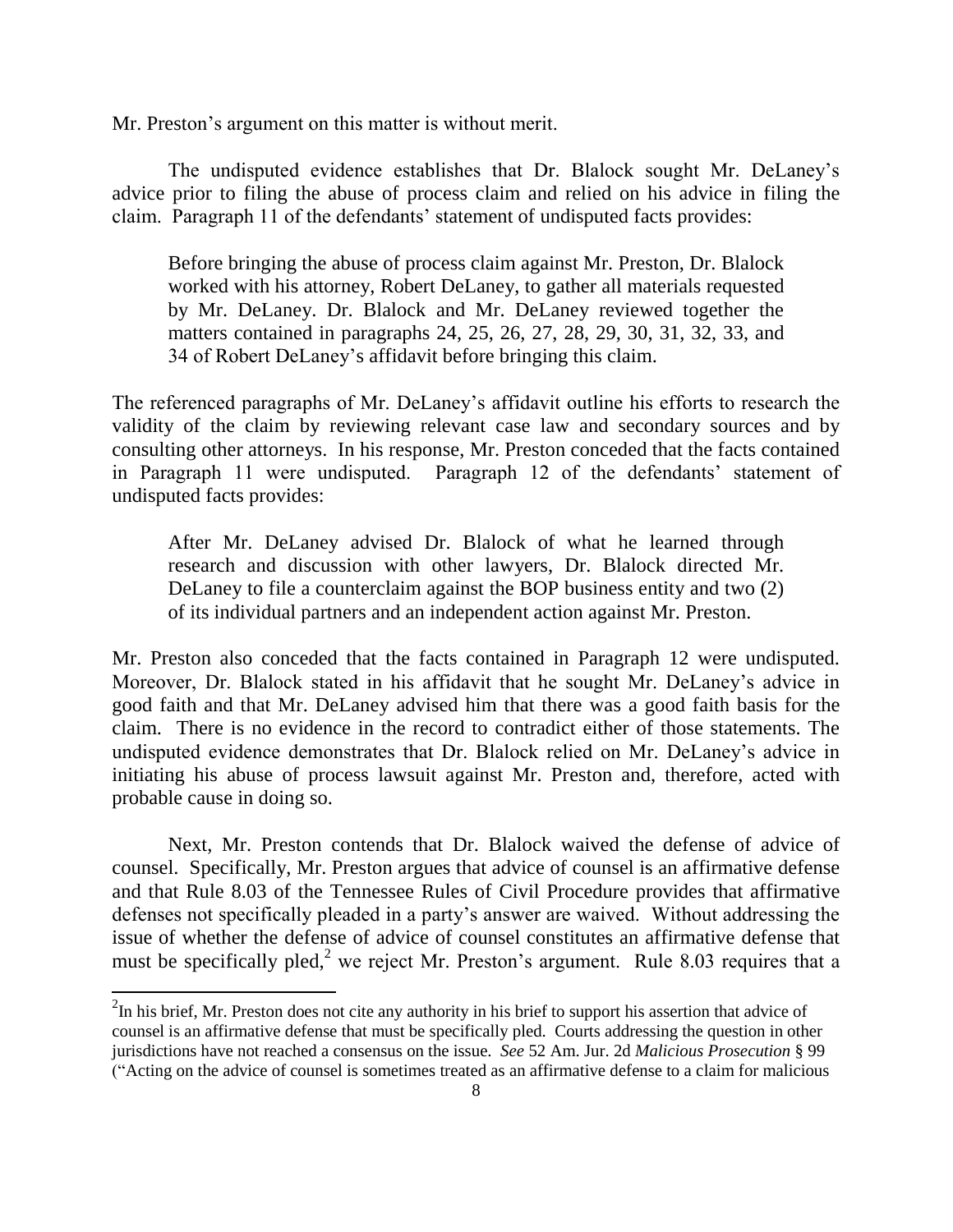party seeking to raise an affirmative defense assert it "as an affirmative defense in the answer *or other pleadings before trial*." *Pratcher v. Methodist Healthcare Memphis Hosps.*, 407 S.W.3d 727, 736 (Tenn. 2013). A party's failure to specifically plead an affirmative defense generally results in a waiver of the defense; however that is not always the case. *See George v. Bldg. Materials Corp. of America*, 44 S.W.3d 481, 486- 87 (Tenn. 2001). The specific pleading requirements of Rule 8.03 are intended to prevent a trial by ambush. *Id.* at 487. If the opposing party is given fair notice of the defense and an opportunity to rebut it, a failure to specifically plead the defense will not result in a waiver. *Id.* Indeed, it is within the trial court's discretion to allow a party to assert an affirmative defense even after the trial has begun. *Id.* Here, Mr. Preston filed a complaint for malicious prosecution on June 17, 2013. The defendants raised the defense of advice of counsel in their second motion for summary judgment filed on June 6, 2014. Though there was a delay prior to the defendants' assertion of the defense, there is no allegation that Mr. Preston was prejudiced by the delay in any way. We therefore hold that the trial court acted within its discretion in considering Dr. Blalock's reliance on the advice of counsel.

The trial court also ruled that the undisputed facts established that Mr. DeLaney prosecuted the underlying lawsuit in good faith, as he made a reasonable inquiry into the factual and legal basis for the lawsuit prior to its filing. Mr. Preston contends that a reasonable juror could find that Mr. DeLaney lacked probable cause to file the claim because the claim was dismissed as barred by the statute of limitations and for failure to state a claim. An attorney is generally not liable in an action for malicious prosecution where he or she initiated the underlying legal proceedings on behalf of a client in good faith. *Evans v. Perkey*, 647 S.W.2d 636, 642 (Tenn. Ct. App. 1982). Tennessee courts recognize, however, that an attorney who knowingly prosecutes a groundless action to accomplish some evil purpose of his or her client may be equally liable with the client for malicious prosecution. *Black v. Stulberg*, No. 1393, 1991 WL 83334, at \*3 (Tenn. Ct. App. May 22, 1991); *Evans*, 647 S.W.2d at 649; *see also Hill v. White*, 190 F.3d 427, 432 (6th Cir. 1999) ("For a malicious prosecution action against an attorney to be successful, it is usually necessary to allege that the defendant did something more than simply file a lawsuit."). Regardless of whether the defendants were likely to be successful in the underlying abuse of process proceeding against Mr. Preston, the undisputed facts establish that the lawsuit cannot be characterized as groundless or without probable cause.

There is no allegation that Mr. DeLaney filed the action without making a reasonable inquiry into the factual and legal basis of the abuse of process lawsuit. Mr. DeLaney was familiar with the factual circumstances surrounding the claims, as he had

l

prosecution, and sometimes as simply negating either the lack of probable cause or malice." (footnotes omitted)). Because the issue is not imperative to our resolution of this case, we decline to address it.